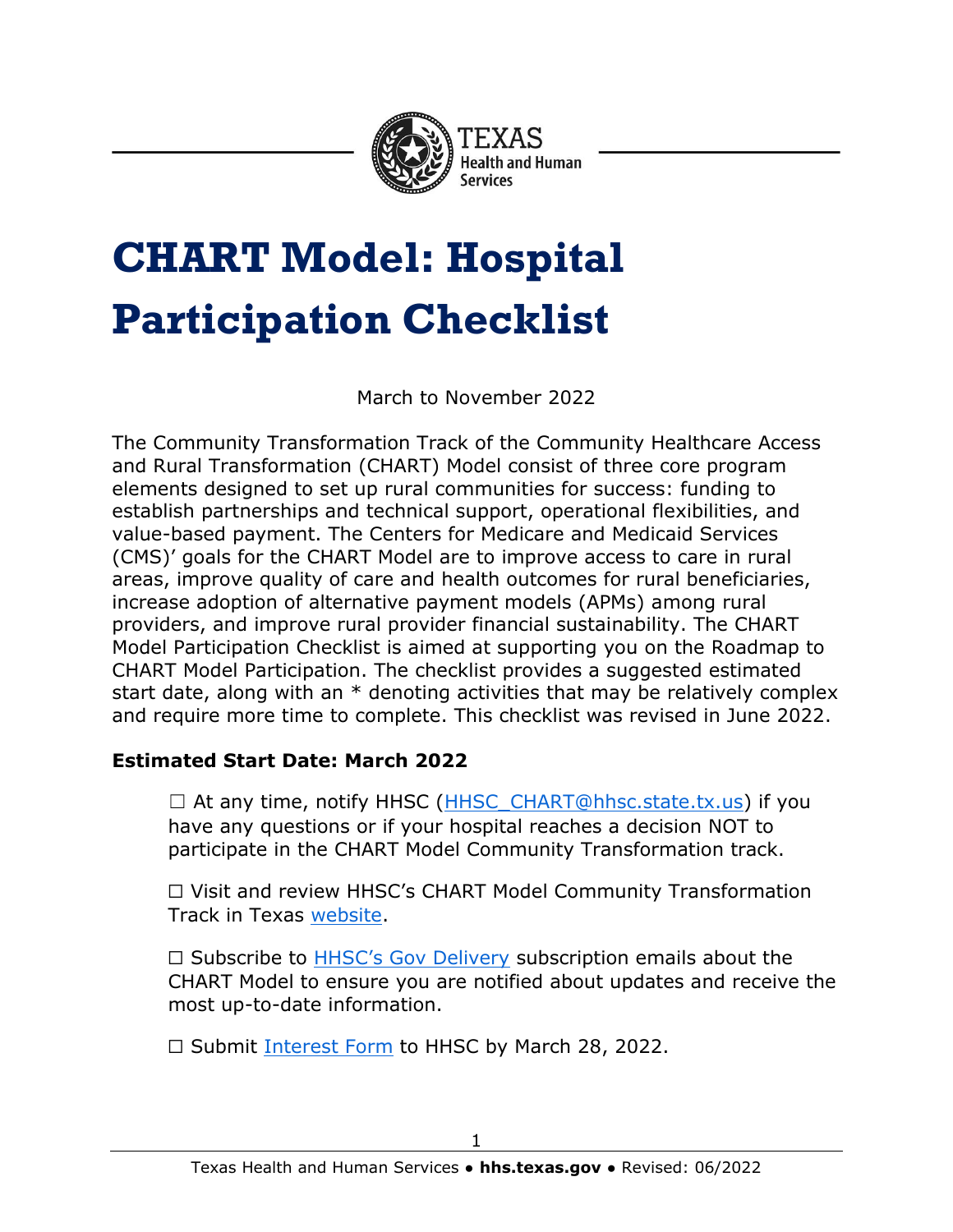$\Box$  Begin discussions with your hospital leadership board/team about how your hospital will comply with the CHART Model Community Transformation Track requirements. Please refer to the CHART Model PowerPoint slide deck, talking points and timeline.

 $\Box$  Participate in optional HHSC hosted monthly meetings with potential Participant Hospitals.

☐ Review the [CHART Model Payment Policies \(PDF\).](https://www.hhs.texas.gov/sites/default/files/documents/doing-business-with-hhs/provider-portal/medicaid-supp-pay/rural-hosp-grant/chart-model-payment-policies-texas.pdf)

□ Review the CHART Model Participation Community Track Financial [Specifications PDF.](https://www.hhs.texas.gov/sites/default/files/documents/chart-model-participation-community-track-financial-specifications.pdf)

 $\Box$  Review the Eligible Hospital Services and services NOT included in the Eligible Hospital Services in the Medicare Capitated Payment Amount (CPA) calculation on pages 13 and 14 of the CHART Model [Participation Community Track Financial Specifications PDF.](https://www.hhs.texas.gov/sites/default/files/documents/chart-model-participation-community-track-financial-specifications.pdf)

☐ Review the [CMS CHART Model Sample Medicare Payment](https://www.hhs.texas.gov/sites/default/files/documents/cms-chart-model-sample-medicare-payment-calculation.pdf)  [Calculation \(PDF\)](https://www.hhs.texas.gov/sites/default/files/documents/cms-chart-model-sample-medicare-payment-calculation.pdf) and complete the [CMS CHART Model Sample](https://www.hhs.texas.gov/sites/default/files/documents/cms-chart-model-sample-medicare-payment-calculation-worksheet.xlsx)  [Medicare Payment Calculation Worksheet \(Excel\).](https://www.hhs.texas.gov/sites/default/files/documents/cms-chart-model-sample-medicare-payment-calculation-worksheet.xlsx) \*

### **Estimated Start Date: April 2022**

 $\Box$  Review and complete the [Operational Flexibilities Exercise](https://www.hhs.texas.gov/sites/default/files/documents/chart-model-operational-flexibilities-exercise.pdf) (PDF).

## **Estimated Start Date: May 2022 – June 2022**

 $\Box$  Attend or view the recorded CHART Model Discussion with Texas [HHSC and CMS Webinar,](https://cmmi.my.salesforce.com/sfc/p/#i0000000iryR/a/t0000002mRVy/aNyvEiVNMHxrIAkas20fHCdqiCHr2VA2A2DTt5DsdDs) along with the accompanying CHART Model Discussion with Texas HHSC and CMS Presentation slides (PDF).

 $\Box$  Review the Transformation Plan and consider any needed [Operational Flexibilities for HHSC to request on your behalf.](https://www.hhs.texas.gov/sites/default/files/documents/chart-model-operational-flexibilities.pdf)

☐ Review your CMS-provided estimated Capitated Payment Amount (CPA) and inform HHSC of your decision to continue to participate in the CHART Model by July 1. (Hospitals will not have to sign a participation agreement with CMS until October (November 1, 2022)).

 $\Box$  Meet with your hospital leadership and/or board to arrive at a preliminary decision about whether to participate in the CHART Model.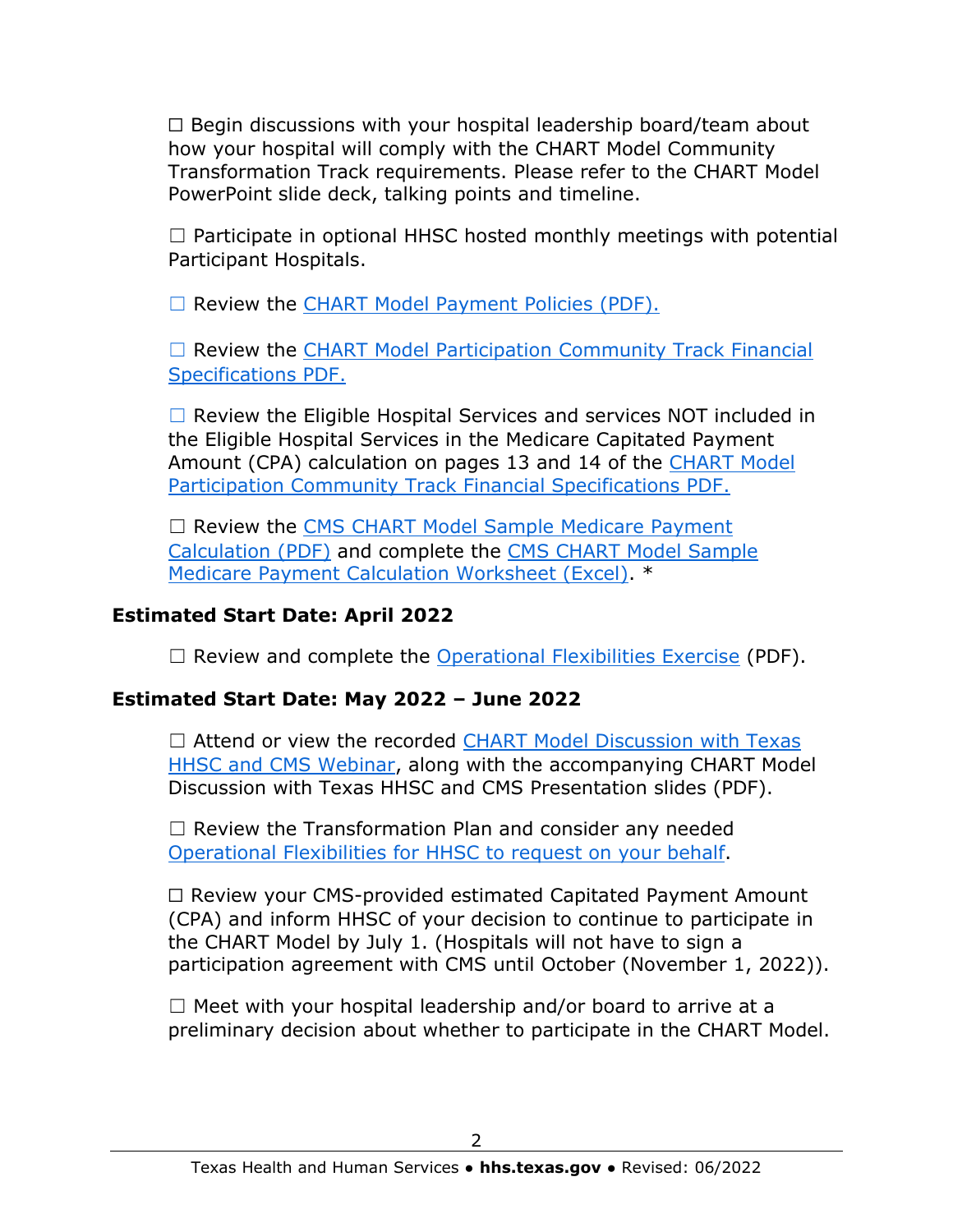### **Estimated Start Date: July 2022**

 $\Box$  Notify HHSC of your leadership's preliminary decision by July 1.

 $\Box$  Continue to educate and Inform Hospital Board and other key stakeholders. \*

### **Estimated Start Date: August - September 2022**

 $\Box$  Participate in optional HHSC hosted monthly meeting on financial readiness with potential Participant Hospitals and subject matter experts.

 $\Box$  Participate in optional HHSC hosted monthly meeting on Telemedicine with potential Participant Hospitals and subject matter experts.

☐ Review and complete the CHART Model Redesign Planning Exercise – Telemedicine Project worksheet. \*

☐ Select the required Community Health Challenge (CHCs) that your Telemedicine Project will seek to address. Additional CHCs may be selected, if a hospital chooses to do so.

#### Required CHC:

1. Improved treatment and prevention of chronic conditions like diabetes, cardiovascular disease, and congestive heart failure.

### Optional CHCs:

- 2. A lack of coordinated care.
- 3. Uncoordinated care transitions resulting in unplanned hospital readmissions.
- 4. Limited or no access to primary and specialty care.

☐ Select one or more Social Determinants of Health (SDOH) to address that impacts the hospital's chosen CHC(s). There are five SDOH from which to choose. Additional information on SDOH can be found by visiting the [Healthy People 2030 website.](https://health.gov/healthypeople/objectives-and-data/social-determinants-health)

- 1. Healthcare
- 2. Economic stability